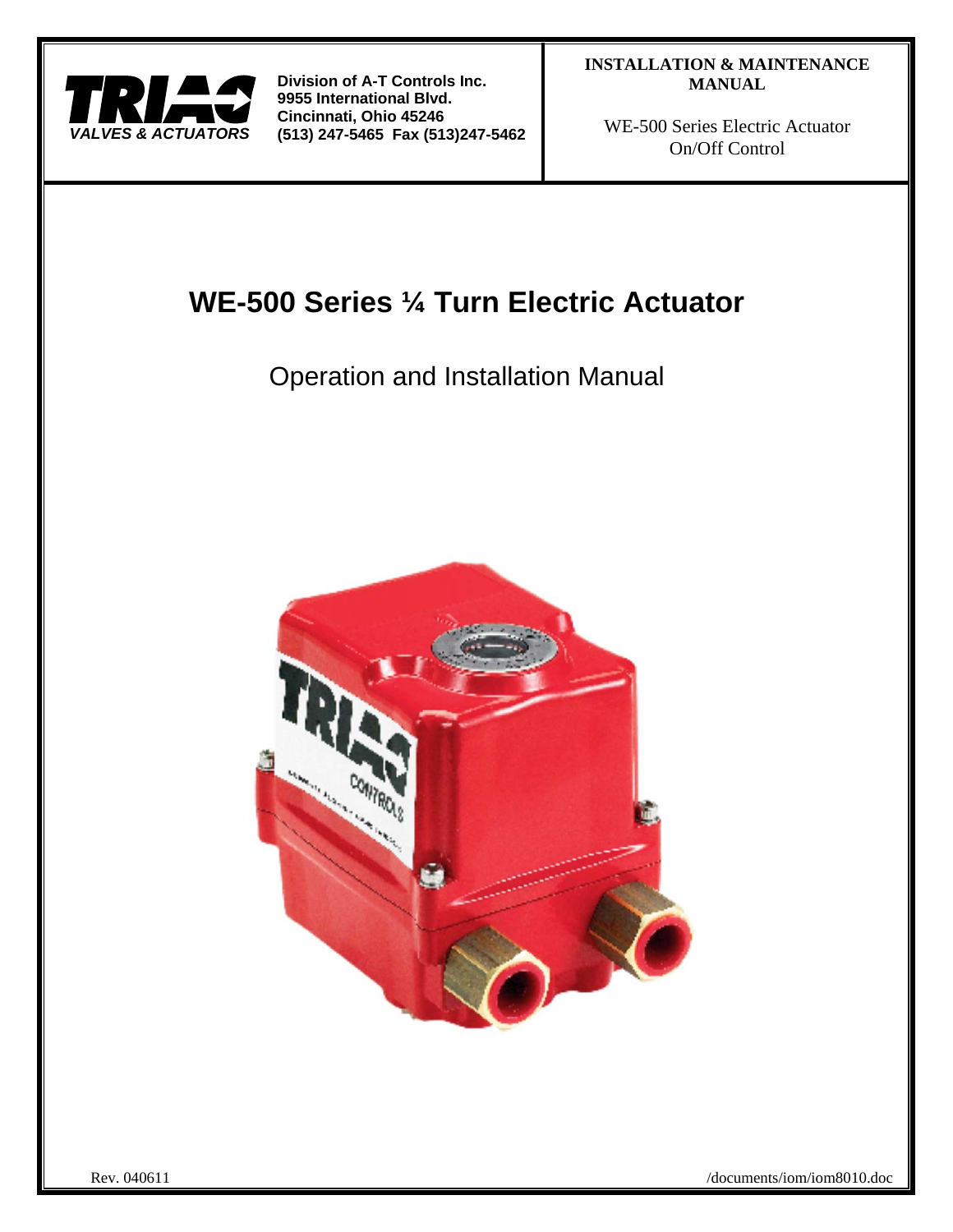

# **INSTALLATION & MAINTENANCE MANUAL**

WE-500 Series Electric Actuator On/Off Control

# **Table of Contents:**

- General 1.0 Actuator Mounting 2.0 Power Requirements 3.0
- Duty Cycle 4.0
- Manual Override 5.0
- Electrical Connection 6.0 Limit Switch Settings 7.0
- 
- Lubrication 8.0 Mechanical Position Indicator **1988** Mechanical Position Indicator Maintenance 10.0
- Storage 11.0 Trouble Shooting 12.0 Standard Specifications 13.0
- Contact Information 14.0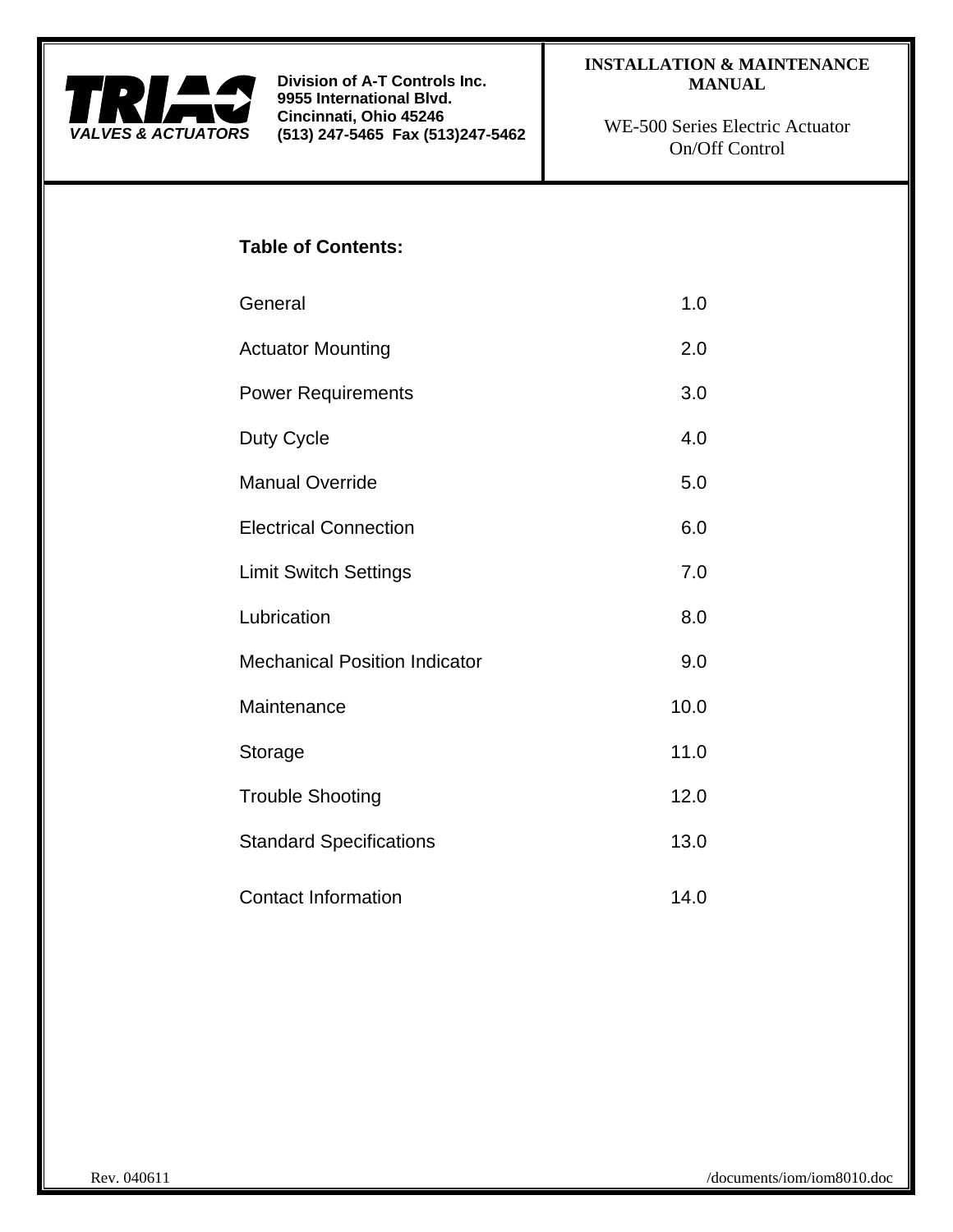

# **INSTALLATION & MAINTENANCE MANUAL**

WE-500 Series Electric Actuator On/Off Control

## **1.0 General**

WE-500 Series electric actuators are designed to provide reliable and efficient operation of 90<sup>°</sup> quarter turn valves and dampers.

**Warning:** Use caution when working in, with, or around valves and actuators. High pressures, forces, voltages and flammable media can be present.

**Warning:** Failure to follow instructions for proper electrical wiring, storage, set-up and maintenance may cause serious injury, damage equipment, or void warranty.

## **Pre-Installation Inspection**

Verify the actuator nameplate to ensure correct model number, torque, operating speed, voltage and enclosure type before installation or use.

It is important to verify that the output torque of the actuator is appropriate for the torque requirements of the valve and that the actuator duty cycle is appropriate for the intended application.

#### **2.0 Actuator Mounting**

The actuator may be mounted in any position.

WE-500 Series actuators are supplied with a female drive output. ISO5211 bolt patterns are provided for the actuator mounting.

It is mandatory that the actuator be firmly secured to a sturdy mounting bracket or directly mounted to the valves ISO mounting pad. High tensile bolts or studs with spring locking washers must be used.

The valve output stem must be in line with the actuator output drive to avoid side loading of the stem.

To prevent backlash, no flexibility in the mounting bracket arrangement should be present.

## **2.0 Power Requirements**

Consult the nameplate of the actuator (or product data sheet / catalogue) for duty cycle, voltage and current draw information.

## **4.0 Duty Cycle**

Duty cycle rated IEC34 - S2 (35%)

Exceeding the actuator's rated duty cycle may cause thermal overload.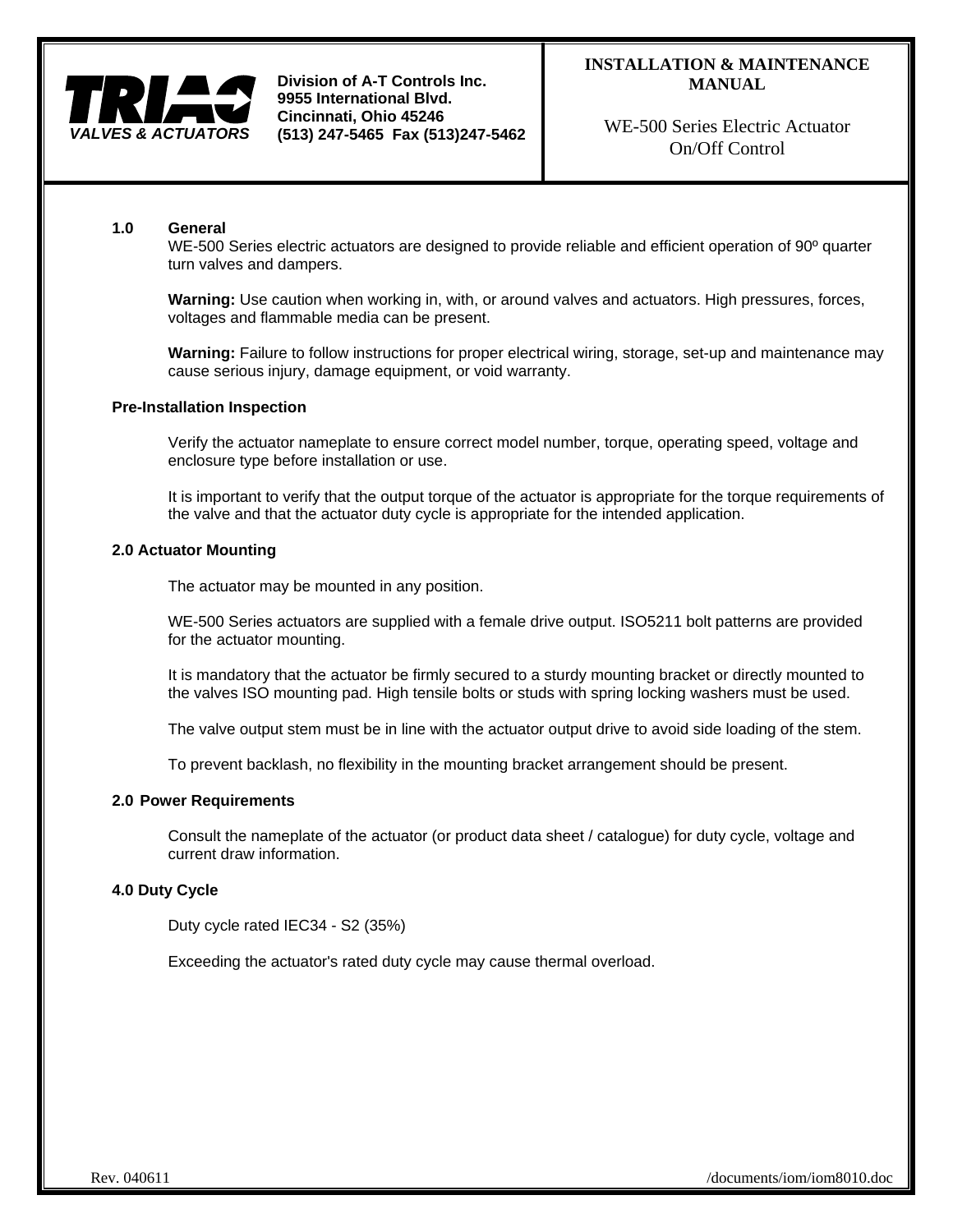

# **INSTALLATION & MAINTENANCE MANUAL**

WE-500 Series Electric Actuator On/Off Control

## **5.0 Manual Override**

The WE-500 actuators are supplied with a 'spanner type' manual override. This is located on the bottom of the unit and can be operated with an adjustable wrench.



## **Please Note:**

Because the actuator does not have mechanical limit stops, be careful not to rotate past the valves full open or closed position.

## **6.0 Electrical Connection**

- o Manually move valve to mid-position. This will allow sufficient time to stop actuator in case of improper hook-up or reversed power phases.
- o Identify means of removing power during hookup.
- o Be sure no erroneous remote control signals can be received causing actuator to energize.
- o Electrically operate the valve in the open direction. If the valve closes, actuator must be stopped and the power leads reversed to correct voltage phasing or improper field wiring.

#### **Please Note**:

Improper power voltage phasing eliminates protection of the position limit switch, risking valve damage.

Rev. 040611 /documents/iom/iom8010.doc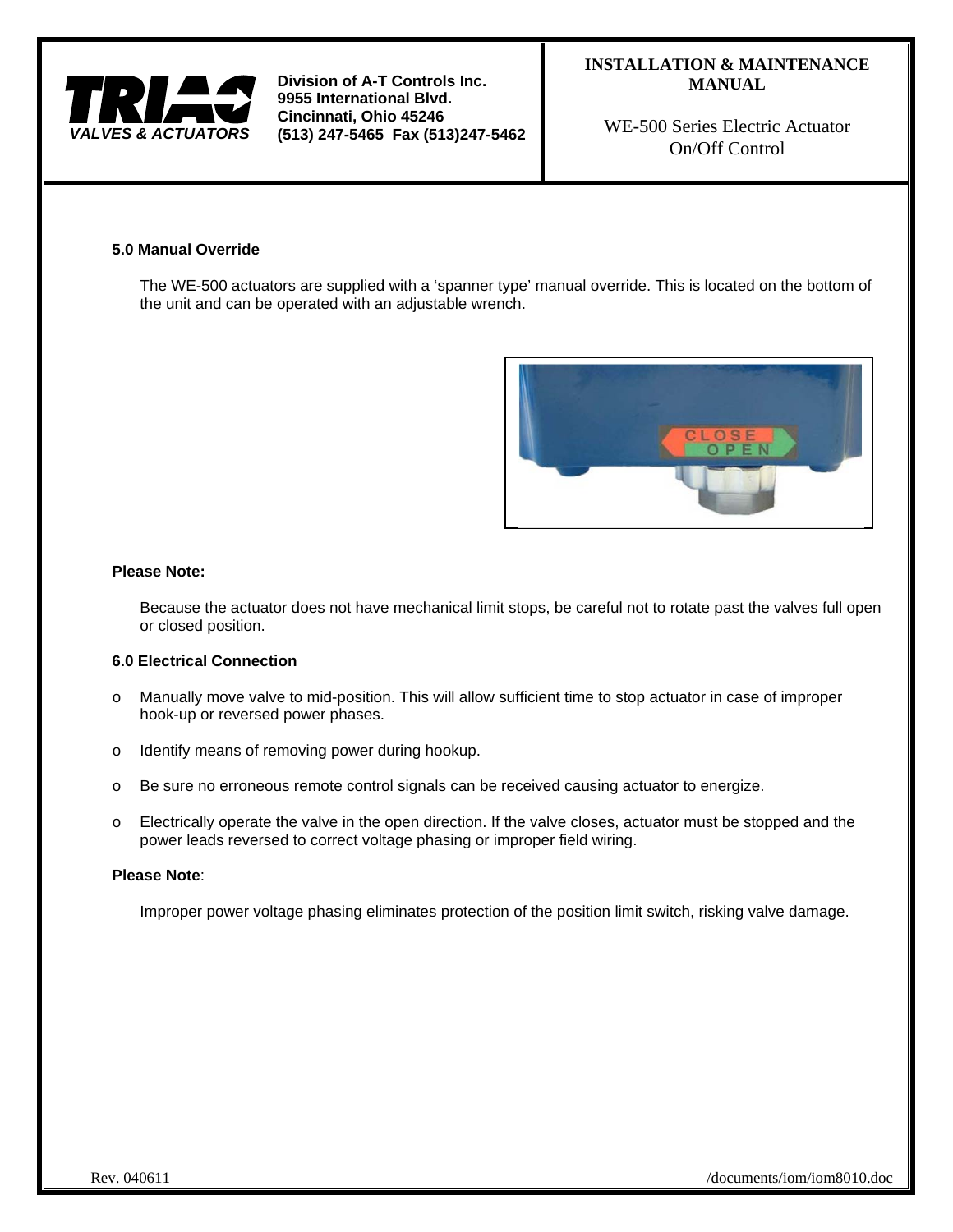

# **INSTALLATION & MAINTENANCE MANUAL**

WE-500 Series Electric Actuator On/Off Control

# **7.0 Limit Switch Settings**

- Operate the actuator manually to closed position.
- Using an allen key, loosen the cam adjustment screw in the CLOSE limit switch cam.
- Rotate the CLS cam CW towards the limit switch lever until the switch 'clicks'. Tighten setscrew with allen key.
- Operate the actuator manually to open position.
- Using an allen key, loosen the cam adjustment screw in the OPEN limit switch cam.



 Rotate the OLS cam CCW towards the limit switch lever until the switch 'clicks'. Tighten setscrew with allen key.

# **8.0 Lubrication**

The WE-500 series actuators are totally enclosed units with permanently lubricated gear trains (Moly EP Grease). Once installed lubrication should not be required.

# **9.0 Mechanical Position Indicator**

- Manually rotate actuator to fully closed position.
- Remove actuator cover.
- Loosen the indicator screw.
- Rotate indicator to the correct orientation.
- Tighten indicator screw, replace cover and check alignment.

## **10.0 Maintenance**

- At least once a year a check should be made of your WE-500 Series Actuator.
- Disconnect all power to actuator.
- Check that all external bolting and mounting to the valve is secure.
- Open Electrical Enclosure.
- Visually inspect for any electrical or mechanical damage. Inspect for excess moisture and condensation inside the electrical enclosure.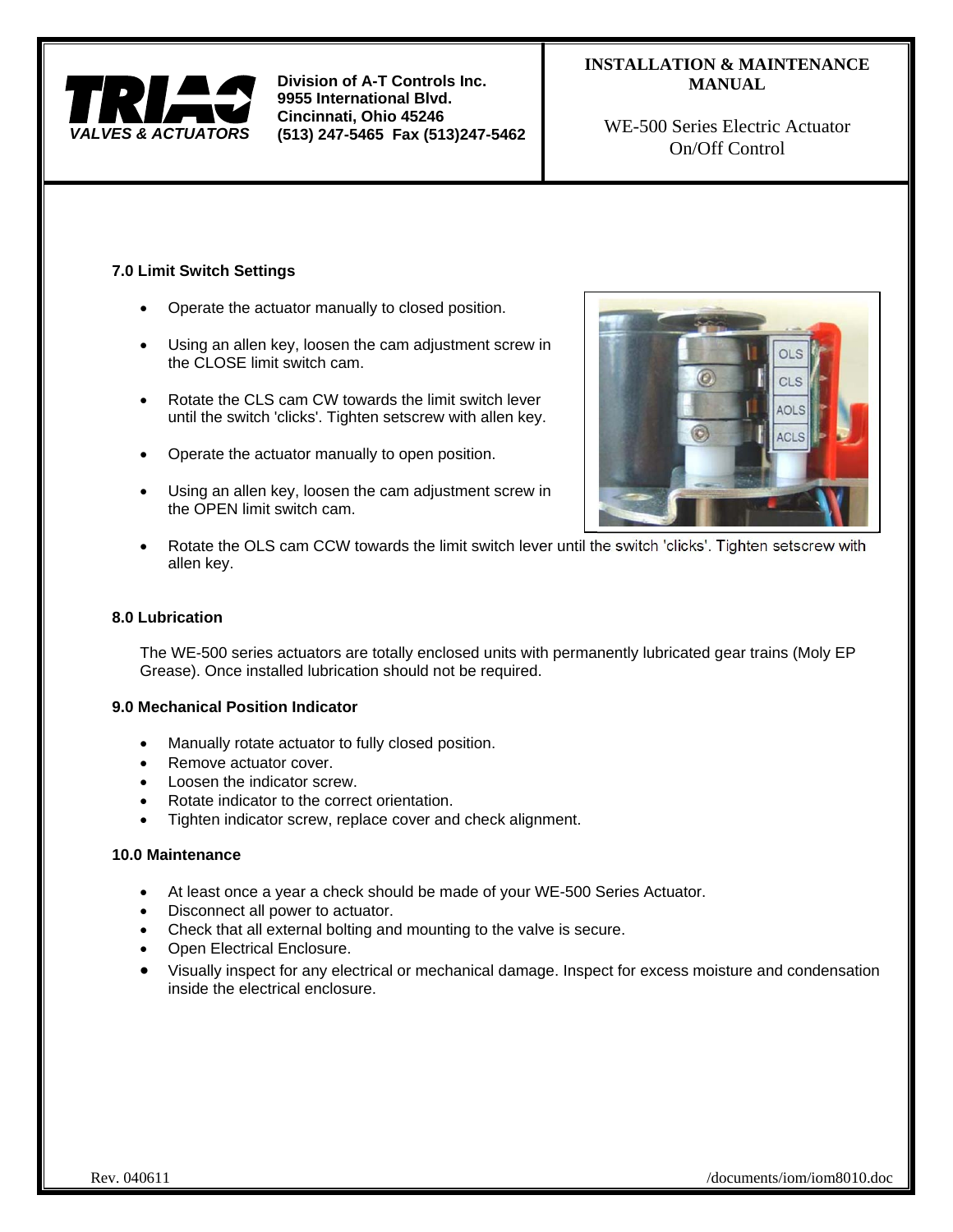

# **INSTALLATION & MAINTENANCE MANUAL**

WE-500 Series Electric Actuator On/Off Control

## **11.0 Storage**

Actuators must be stored in a clean, cool and dry area. The unit shall be stored with the cover installed. If the actuator is mechanically installed but waiting for electrical connections, please ensure suitably rated cable glands or cable entry blanking plugs are fitted.

## **12.0 Trouble Shooting**

The following instructions are offered for the most common difficulties encountered during installation and set-up.

| <b>SYMPTON</b>                                      | <b>PROBABLE CAUSE</b>                                                                                                     | <b>CORRECTIVE ACTION</b>                                                                                                                                                                                                                                                                     |
|-----------------------------------------------------|---------------------------------------------------------------------------------------------------------------------------|----------------------------------------------------------------------------------------------------------------------------------------------------------------------------------------------------------------------------------------------------------------------------------------------|
| Motor will not run.                                 | Open in control circuit                                                                                                   | Refer to appropriate wiring diagram<br>and check for continuity.                                                                                                                                                                                                                             |
| No power available to actuator.                     | Tripped circuit breaker                                                                                                   | Reset breaker and check for correct<br>rating. Refer to catalogue data.                                                                                                                                                                                                                      |
| Manual Override is hard to<br>turn.                 | Incorrectly sized actuator<br>Jammed valve Damaged<br>or bent valve stem.<br>Valve gland packing too<br>tight.            | Refer to catalogue data and compare<br>valve torque requirements with<br>actuator (torque) output. Check for<br>obstacles in the pipeline. Check for<br>mechanical damage                                                                                                                    |
| Valve only opens or closes<br>partially with motor. | Limit switch incorrectly<br>set Over torque:<br>Incorrectly sized actuator<br>Jammed valve Damaged<br>or bent valve stem. | Check setting and reset if necessary.<br>Check to see if motor runs when<br>disconnected from the valve. If so,<br>refer to catalogue data and compare<br>valve torque requirements with<br>actuator (torque) output. Check for<br>obstacles in the pipeline. Check for<br>mechanical damage |
| Manual Override does not<br>operate valve.          | Damaged manual<br>override mechanism                                                                                      | Check for mechanical damage,<br>replace parts as necessary.                                                                                                                                                                                                                                  |
| Motor runs but does not<br>operate valve.           | Stripped gearing<br>Damaged actuator /<br>valve linkage.                                                                  | Check for mechanical damage,<br>replace parts as necessary. Check for<br>mechanical damage, replace parts as<br>necessary.                                                                                                                                                                   |